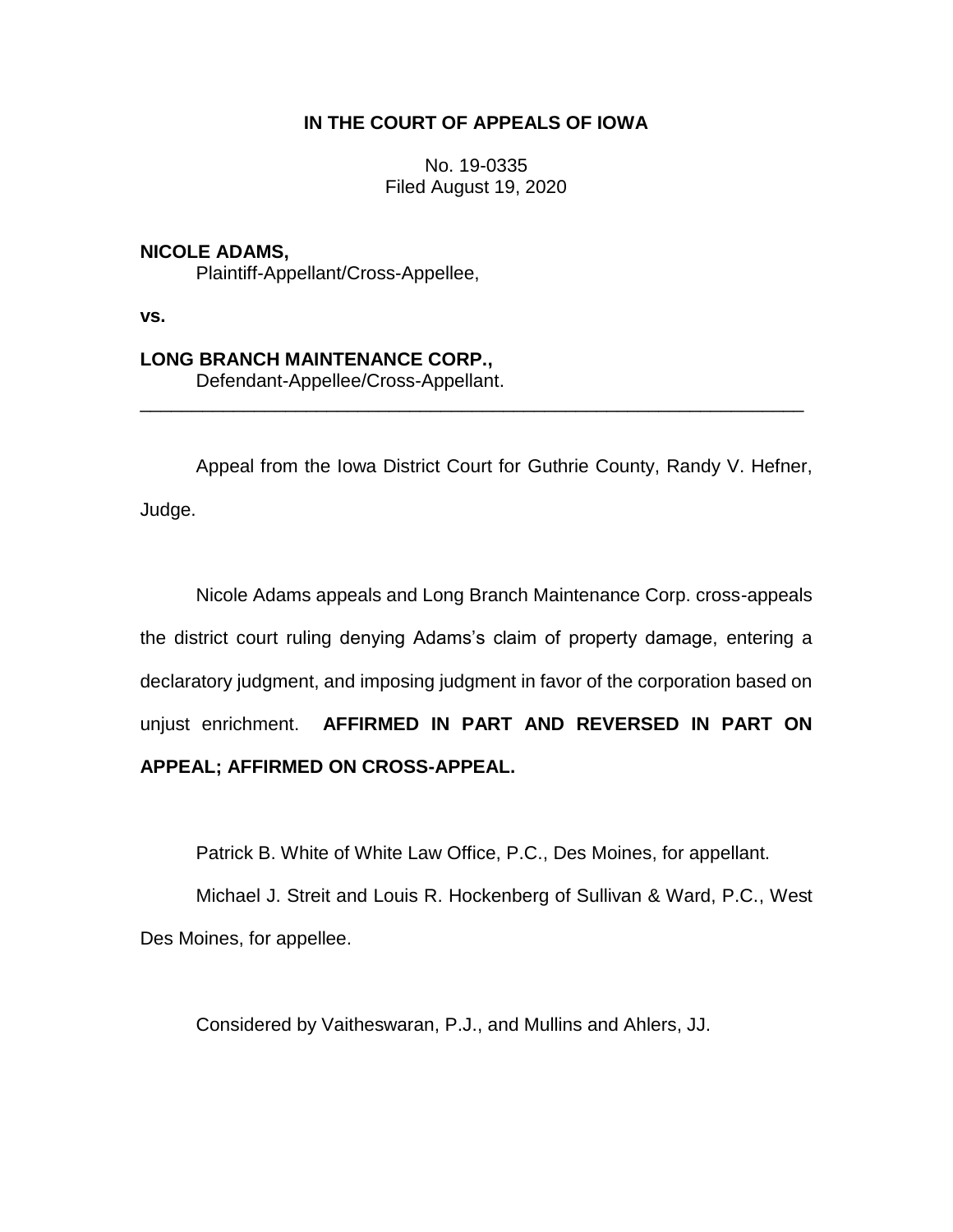#### **AHLERS, Judge.**

This appeal represents the latest chapter in the ongoing dispute between Long Branch Maintenance Corp. (LBMC), an association of property owners, and Nicole Adams, a property owner who signed a contract with LBMC. Adams began this action by claiming LBMC damaged her property. LBMC answered with a counterclaim, seeking a declaratory judgment that Adams is a member of LBMC and requesting damages under a theory of unjust enrichment. The district court denied the property-damage claim, entered a declaratory judgment finding Adams was a member of LBMC, and awarded damages for unjust enrichment. We affirm the denial of the property-damage claim and the grant of the declaratory judgment in full, but we reverse the judgment based on unjust enrichment due to the contract between the parties.

## **I. Background Facts and Proceedings.**

In 2003, Adams purchased a home in the Diamondhead Lake neighborhood. At that time, she signed a "Membership Agreement" (Agreement) with LBMC wherein she agreed to be a member of and pay an annual assessment to LBMC. Under the Agreement, LBMC agreed "to apply said membership assessment to the operation of corporation as a non-profit organization whose purposes are to assist in the betterment, cleanliness, maintenance and beautification of Diamondhead Lake for the benefit of all members." At the time of trial, LBMC claimed 274 members. The amenities LBMC offers to its members include providing and maintaining a 115-acre man-made lake with boat docks, two parks with playground equipment, roads, and common areas.

2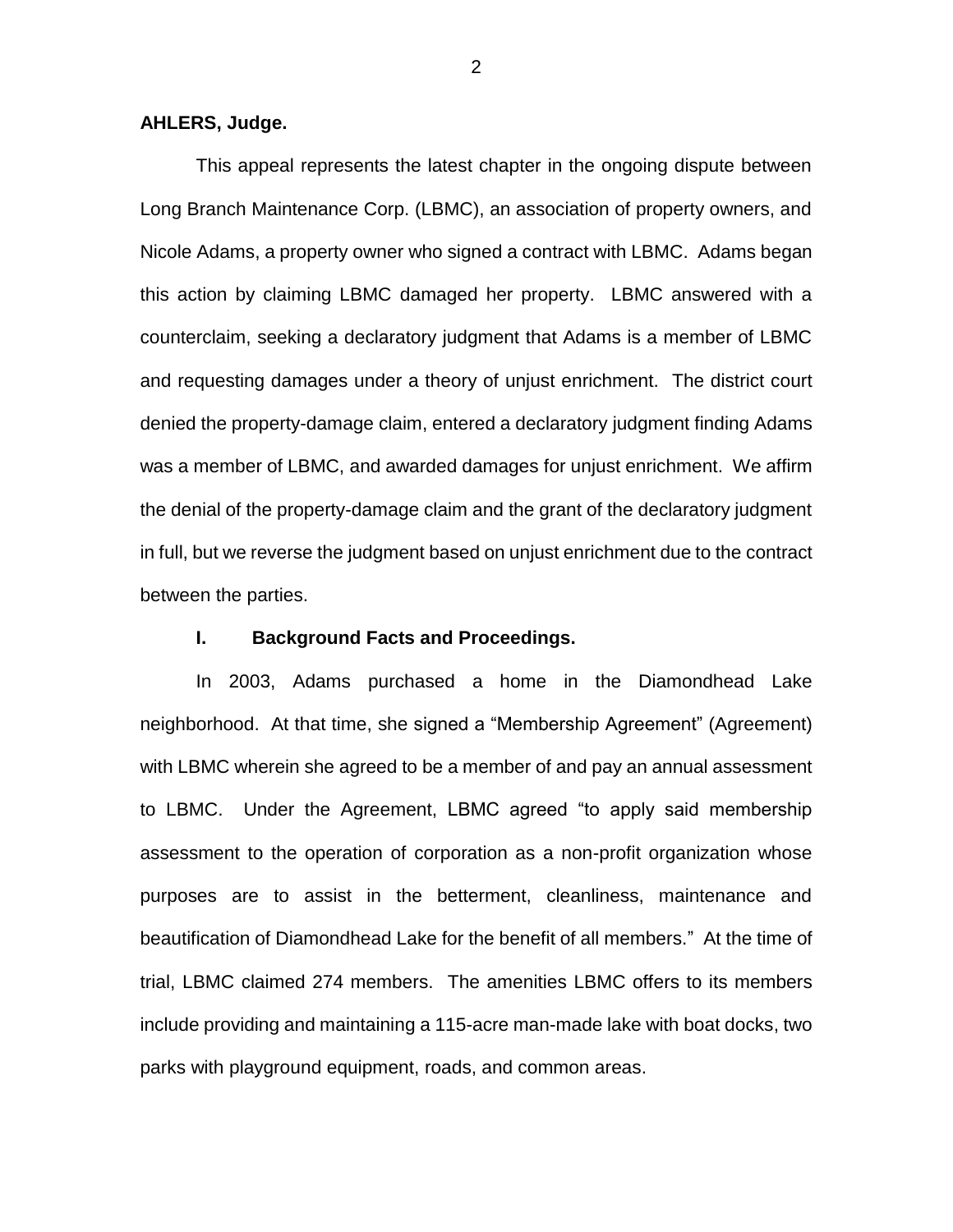Adams initially paid membership assessments, but she stopped paying in 2009. In October 2011, LBMC filed a small-claims action against Adams for her unpaid assessments. The small-claims court ruled in favor of Adams, finding she was not a member obligated to pay assessments to the corporation because LBMC failed to record the Agreement, as required by the Agreement. The district court agreed with the small-claims court on its review, and we affirmed. *See Long Branch Maintenance Corp. v. Adams*, No. 12-2020, 2014 WL 467516, at \*7 (Iowa Ct. App. Feb. 5, 2014). LBMC eventually recorded the Agreement on September 22, 2014.

On October 20, 2016, Adams began the current proceeding, filing a smallclaims action asserting LBMC was responsible for damaging her property. LBMC answered and counter-claimed, requesting a declaratory judgment recognizing Adams has been a member who owes assessments since LBMC recorded the Agreement and seeking all unpaid assessments under a theory of unjust enrichment. Due to the amount asserted in the counterclaim exceeding the jurisdiction of small claims court, the case was transferred to district court. *See*  Iowa Code § 631.8(4) (2016) (authorizing the entire proceeding to be tried in district court when a counterclaim is asserted in a small claims action that exceeds the jurisdictional limit of small claims). Following a bench trial, the district court issued its ruling on January 4, 2019. The court rejected Adams's property-damage claim, finding she failed to prove LBMC trespassed on her property or the amount of any damages. As to LBMC's claims, the court agreed Adams had been a member since LBMC recorded the agreement on September 22, 2014. The court did not award past assessments under the Agreement, finding LBMC failed to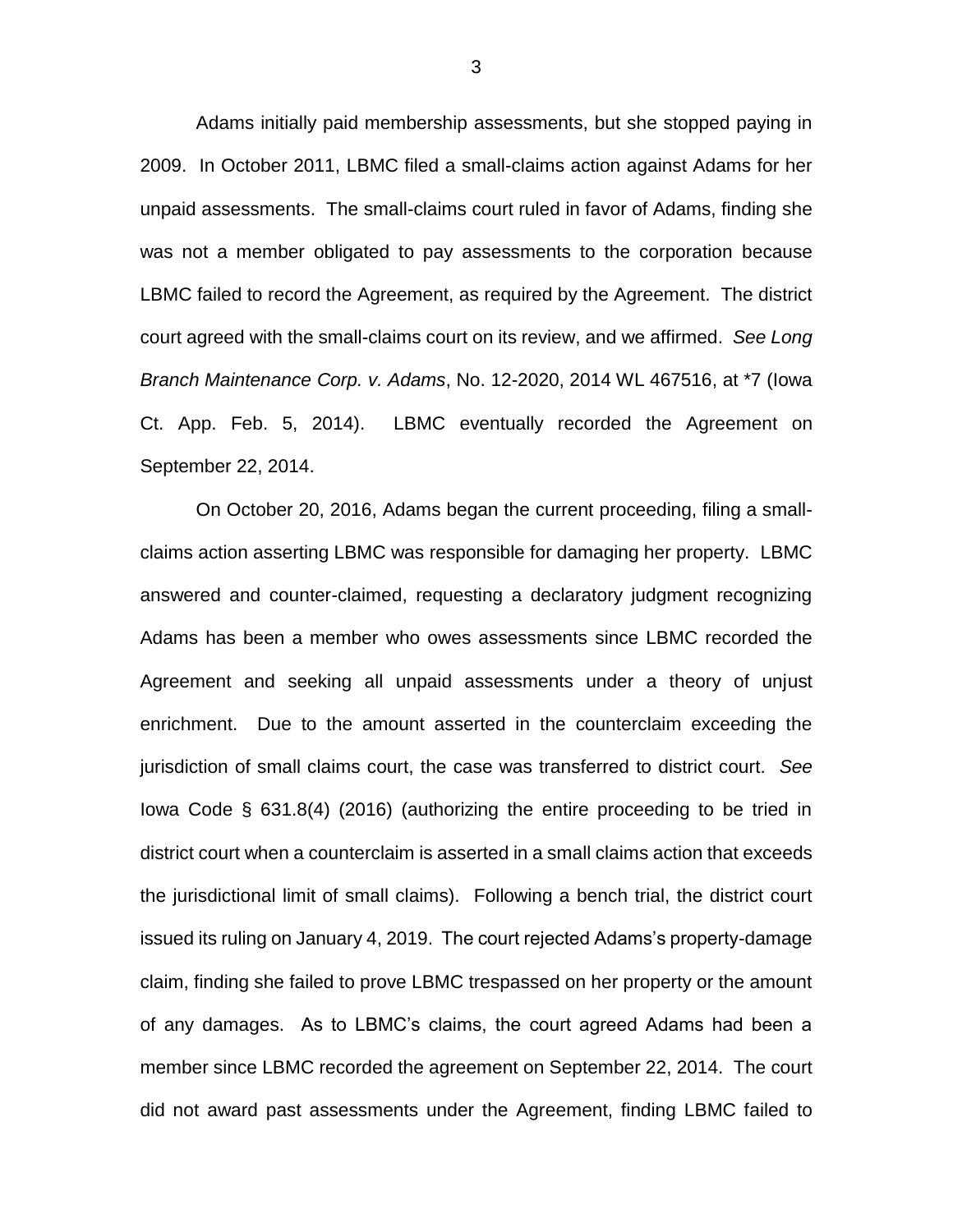prove its members approved the assessments, as required by the Agreement. Regardless, the court found Adams owed damages to LBMC under the theory of unjust enrichment, but the court disallowed damages arising prior to October 17, 2011, when Adams filed the prior small-claims action. The court awarded LBMC damages of \$16,863.26, equal to Adams's total outstanding assessments since October 17, 2011, plus interest, and the court denied LBMC's request for attorney fees. Both parties filed motions pursuant to Iowa Rule of Civil Procedure 1.904(2) asking the court to reconsider various parts of its ruling. The court denied both motions. Adams appeals, and LBMC cross-appeals.

#### **II. Standard of Review**

The district court tried the case at law. Accordingly, we review the propertydamage claim and request for declaratory judgment for correction of errors at law. Iowa R. App. P. 6.907; *Van Sloun v. Agans Bros., Inc.*, 778 N.W.2d 174, 178 (Iowa 2010) ("The court's review of a declaratory judgment action depends upon how the action was tried to the district court."); *Citizens Sav. Bank v. Sac City State Bank*, 315 N.W.2d 20, 24 (Iowa 1982) ("[W]e will consider and review a case on appeal in the manner it was treated below."). "If substantial evidence in the record supports a district court's finding of fact, we are bound by its finding." *Iowa Mortg. Ctr., L.L.C. v. Baccam*, 841 N.W.2d 107, 110 (Iowa 2013). "However, a district court's conclusions of law or its application of legal principles do not bind us. *Id*.

"[A] claim for unjust enrichment is rooted solely in equitable principles." *Iowa Waste Sys., Inc. v. Buchanan County.*, 617 N.W.2d 23, 30 (Iowa Ct. App. 2000). Accordingly, we review the unjust-enrichment claim de novo. *Id*. In de

4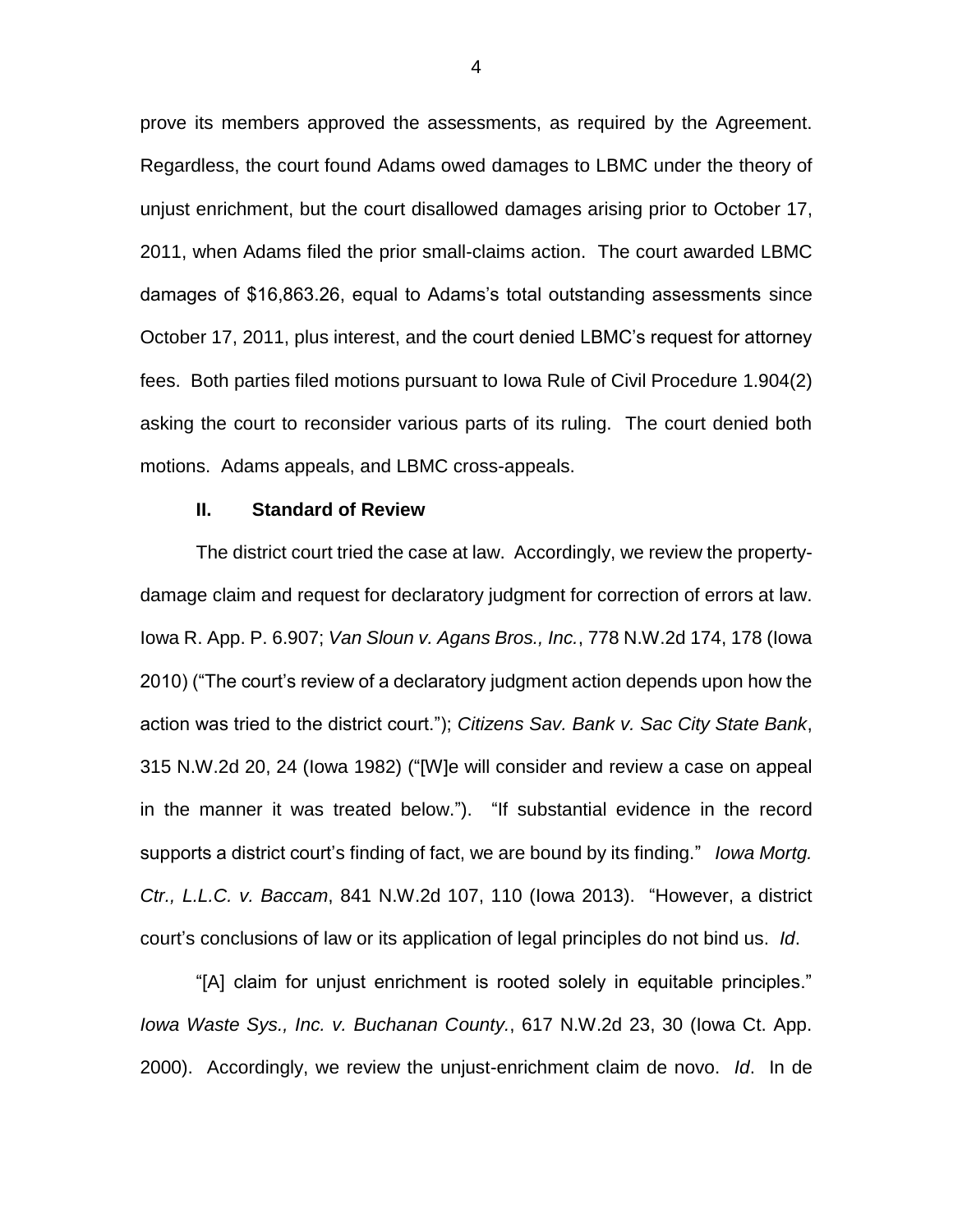novo review, we give weight to the fact findings of the district court, but we are not bound by them. lowa R. App. P.  $6.904(3)(g)$ .

### **III. Property Damage**

 $\overline{a}$ 

Adams claims the district erred in denying her property-damage claim, which the district court analyzed as a claim of trespass resulting in property damage.<sup>1</sup> A trespasser is liable for damages resulting from the trespass. *See White v. Citizens Nat'l Bank of Boone*, 262 N.W.2d 812, 817 (Iowa 1978). Adams asserts LBMC entered her land during a road construction project and caused \$3761.12 in damage to her property. LBMC's maintenance worker testified he performed all work from the road or an easement without trespassing on Adams's property. Jim Mazour, the president of the board of directors of LBMC, testified it was more accurate to describe any change to Adams's property as "ditch restoration" rather than damage. LBMC also introduced photographs of the current state of Adams's property. From this evidence, the district court concluded Adams failed to prove by a preponderance of the evidence LBMC trespassed onto her property or the amount of any damage to her property. This evidence is sufficient to support the district court's conclusion, and we affirm the denial of her propertydamage claim.

 $1$  Adams's property-damage claim began in small claims court. In her brief to us, Adams asserts her cause of action for property damage is either intentional destruction of property or negligence. Because the district court only applied the theory of trespass to her property-damage claim and Adams raised no objection with the district court that her claim was being limited to a trespass claim, she has waived any claim of intentional destruction of property or negligence. *See Meier v. Senecaut*, 641 N.W.2d 532, 537 (Iowa 2002) ("It is a fundamental doctrine of appellate review that issues must ordinarily be both raised and decided by the district court before we will decide them on appeal.").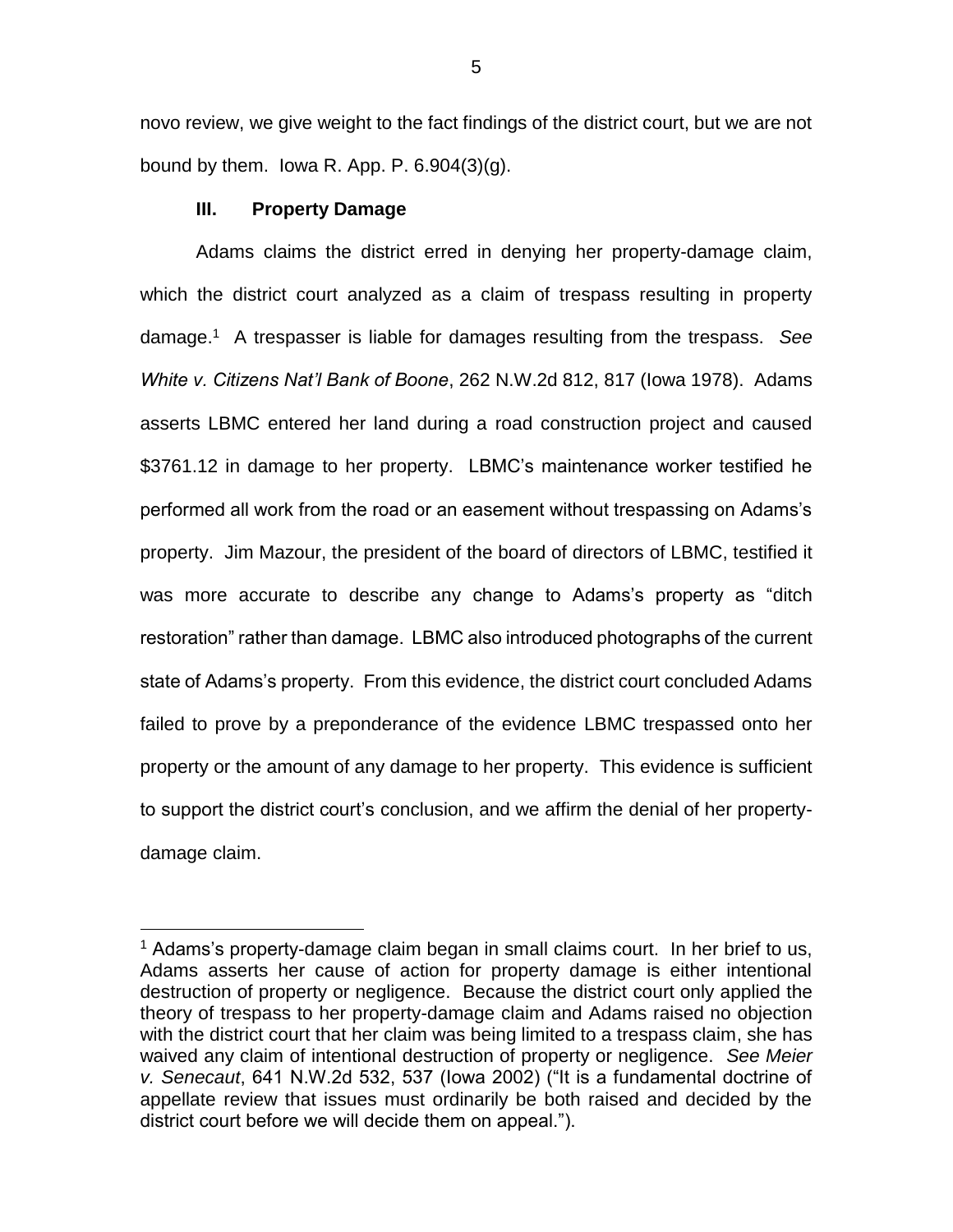# **IV. Declaratory Judgment**

Both parties appeal the district court's declaratory judgment. We address their arguments in turn.

#### **A. Membership in LBMC**

Adams claims the district court erred in finding she was a member of LBMC. As an initial matter, she asserts LBMC "is not a viable entity of any kind," which precludes it from designating her as a member or claiming any amount for unpaid assessments or unjust enrichment. While Adams asserts LBMC does not qualify as a "homeowners association," her counsel acknowledged at trial that the Iowa Code does not define "homeowners association" and the term's definition derives from "common usage." There is no dispute LBMC is a duly-organized nonprofit corporation registered and in good standing with the State of Iowa. Nonprofit corporations are capable of enforcing their contractual and legal rights. *See* Iowa Code § 504.302(1) (2016) (granting a nonprofit corporation the power to "[s]ue and be sued, complain, and defend in its corporate name"). We agree LBMC is a viable entity capable of asserting its claims here.

Regarding her claim she is not a member of LBMC, Adams asserts LBMC's failure to record the Agreement bars it from requiring her to pay assessments. That was the holding in the parties' prior action before this court. *See Long Branch Maintenance Corp.*, 2014 WL 467516, at \*7. However, that action involved the time prior to LBMC recording the parties' membership agreement. That deficiency was cured when LBMC recorded the Agreement on September 22, 2014. As the district court noted, there was no limitation in the Agreement or Iowa law "requiring that a membership agreement had to be recorded within a specified time," "Adams

6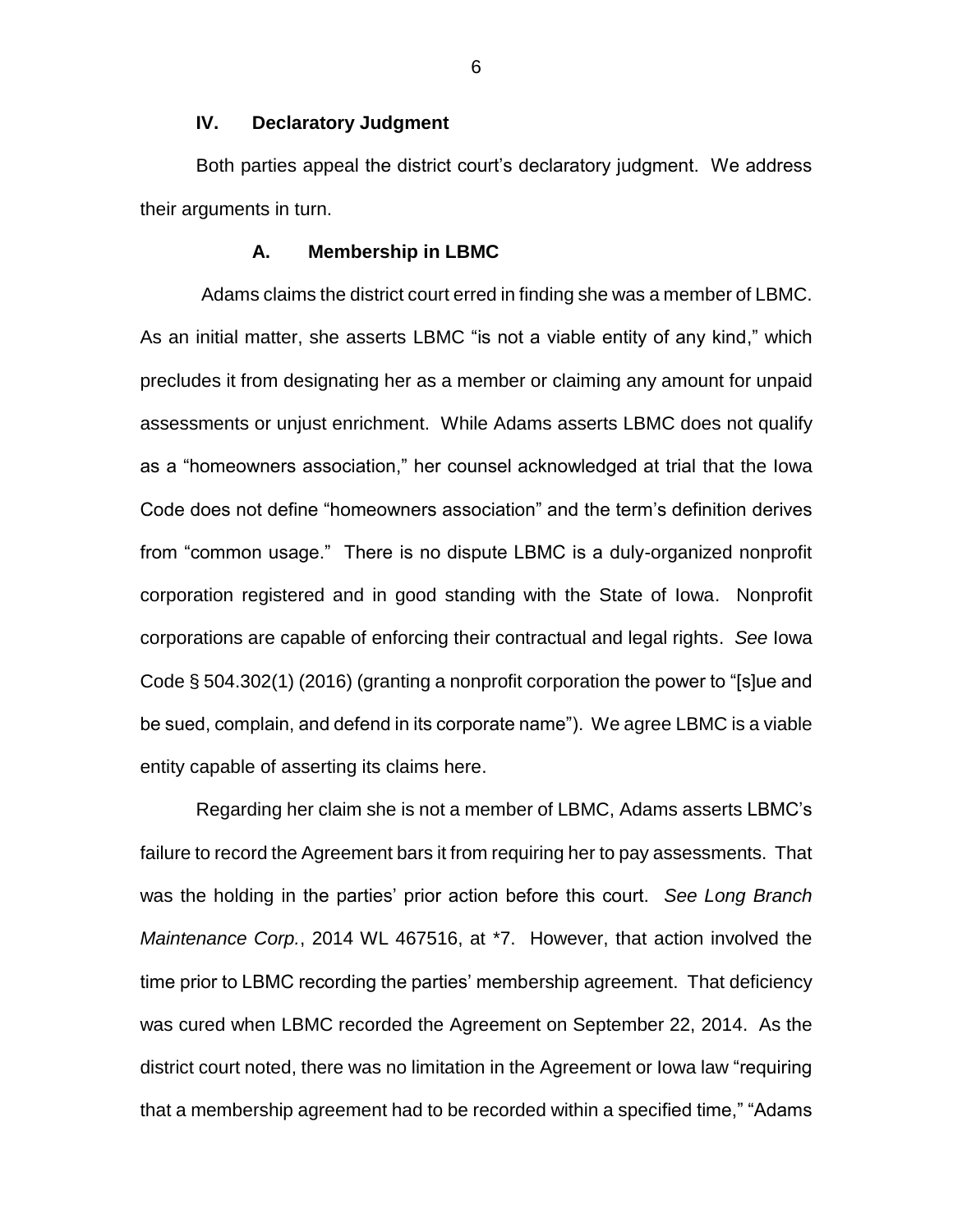was not prejudiced by the late recording," and Adams "in fact substantially benefitted" from the late recording. In short, the Agreement remained valid until and after its recording on September 22, 2014. We agree LBMC's prior failure to record the Agreement did not prevent Adams from becoming a member after the recording.

Adams also challenges her membership on the grounds that the corporate president and secretary who signed her Agreement were not members at the time, and, because they were not members, the Agreement cannot be valid. This argument may fail for several reasons, but suffice it to say the district court found "no convincing evidence that these two persons were not members." The only evidence Adams points to on this topic is her testimony that she could not find recorded membership agreements for these persons. Sufficient evidence supports the district court's finding.

Next, Adams asserts she resigned as a member before her membership took effect. She submitted an email to LBMC purporting to resign as a member on July 23, 2011,<sup>2</sup> well before LBMC recorded the agreement. Iowa Code section 504.621 allows a member of a non-profit corporation to "resign at any time," but this provision explicitly applies only to a "member." Adams's resignation and arguments here make clear she does not believe she was ever a member of LBMC, and, as explained above, we find she was not a member until the Agreement was recorded. Because Adams was not a member at the time, we

 $\overline{a}$ 

 $2$  Adams wrote in her email to LBMC: "If it is proven in any way that I am a member, based on Iowa Non-Profit laws, I believe I can resign as a member. So in this case, I am submitting my resignation as of today as member of Long Branch Maintenance Corporation."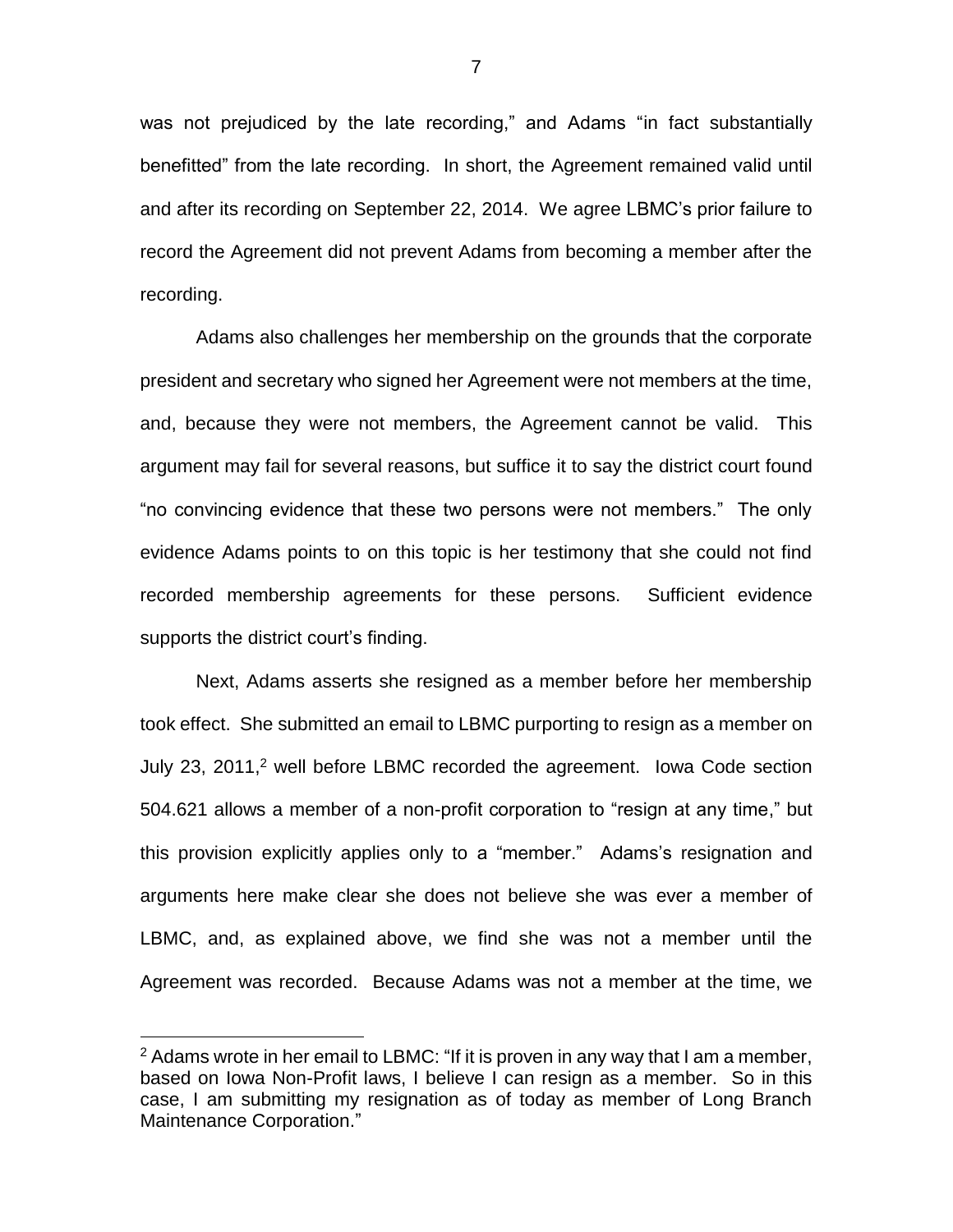agree her July 23, 2011 email was not effective as an "anticipatory resignation."<sup>3</sup> We find no error in the court's ultimate conclusion that she was a member after LBMC filed the Agreement on September 22, 2014.

#### **B. Assessments Owed**

In evaluating the contractual obligations under the Agreement, the district court found LBMC did not prove the assessments it claimed Adams owed under the Agreement "were approved by a majority of a quorum of members at a meeting, as required by the bylaws." LBMC points to Mazour's testimony that LBMC's members approved the assessments in accordance with the bylaws. LBMC argues this testimony establishes the assessments were properly approved and the district court erred in failing to award damages under the Agreement in the declaratory judgment.

It is important to remember the nature of LBMC's counterclaim to the district court. LBMC did not assert breach of contract, which would require it to prove it performed all terms and conditions under the Agreement and the damages it suffered due to Adams's breach. *See Iowa Mortg. Ctr.*, 841 N.W.2d at 111 (describing the elements of a breach-of-contract claim). Instead, LBMC sought a declaratory judgment to establish obligations under the Agreement. "In general,

 $\overline{a}$ 

<sup>&</sup>lt;sup>3</sup> Furthermore, even if Adams were a member at the time she submitted her resignation, her resignation would not relieve her of her financial obligations to LBMC. *See* Iowa Code § 504.621(2) ("The resignation of a member does not relieve the member from any obligations the member may have to the corporation as a result of obligations incurred or commitments made prior to resignation."). This is consistent with the declaratory judgment finding Adams "will continue to be obligated for financial obligations to" LBMC if she resigns in the future. Because we affirm the declaratory judgment as written, this language is binding if Adams resigns her membership in the future.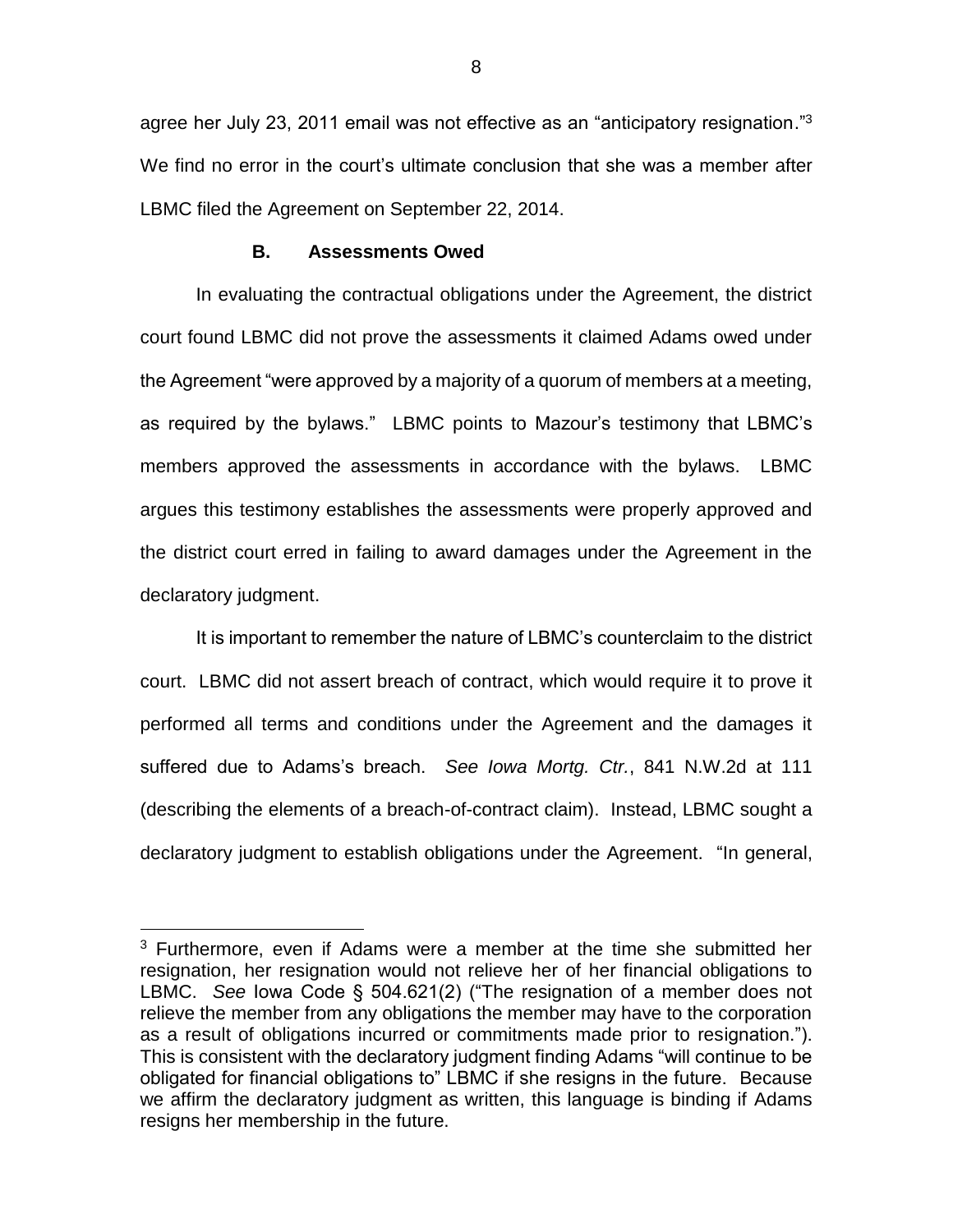'the purpose of the declaratory judgment is to resolve uncertainties and controversies before obligations are repudiated, rights are invaded, or wrongs are committed.'" *Dubuque Policemen's Protective Ass'n v. City of Dubuque*, 553 N.W.2d 603, 607 (Iowa 1996) (quoting 22A Am. Jur. 2d *Declaratory Judgments* § 1, at 670 (1988)); *see also* Iowa R. Civ. P. 1.1101 ("Courts of record within their respective jurisdictions shall declare rights, status, and other legal relations whether or not further relief is or could be claimed."). In Iowa, a party may request a declaratory judgment that establishes a breach of contract and orders damages. *See, e.g.*, *Smutz v. Cent. Iowa Mut. Ins. Ass'n*, No. 07-0187, 2007 WL 3085794, at \*8 (Iowa Ct. App. Oct. 24, 2007) (affirming a declaratory order finding an insurance contract covered property damage and ordering the insurer to pay for the loss); *see also* Iowa R. Civ. P. 1.1101 ("A contract may be construed [by declaratory judgment] either before or after a breach."). However, nothing requires a party seeking a declaratory judgment to also seek damages if available. *Accord Bormann v. Bd. of Sup'rs*, 584 N.W.2d 309, 313 (Iowa 1998) ("[T]he fact that the plaintiff has another adequate remedy does not preclude declaratory judgment relief where it is appropriate.").

In LBMC's counterclaim to the district court, its prayer asked the court to "declare and construe [Adams's] obligation to pay the dues, fees, and assessments incurred since September 22, 2014 as a result of her status as a member" and generally requested "other relief as may be appropriate," but it did not request an award of damages as a result of her status as member.<sup>4</sup> In its post-

 $\overline{a}$ 

<sup>4</sup> LBMC's counterclaim states LBMC: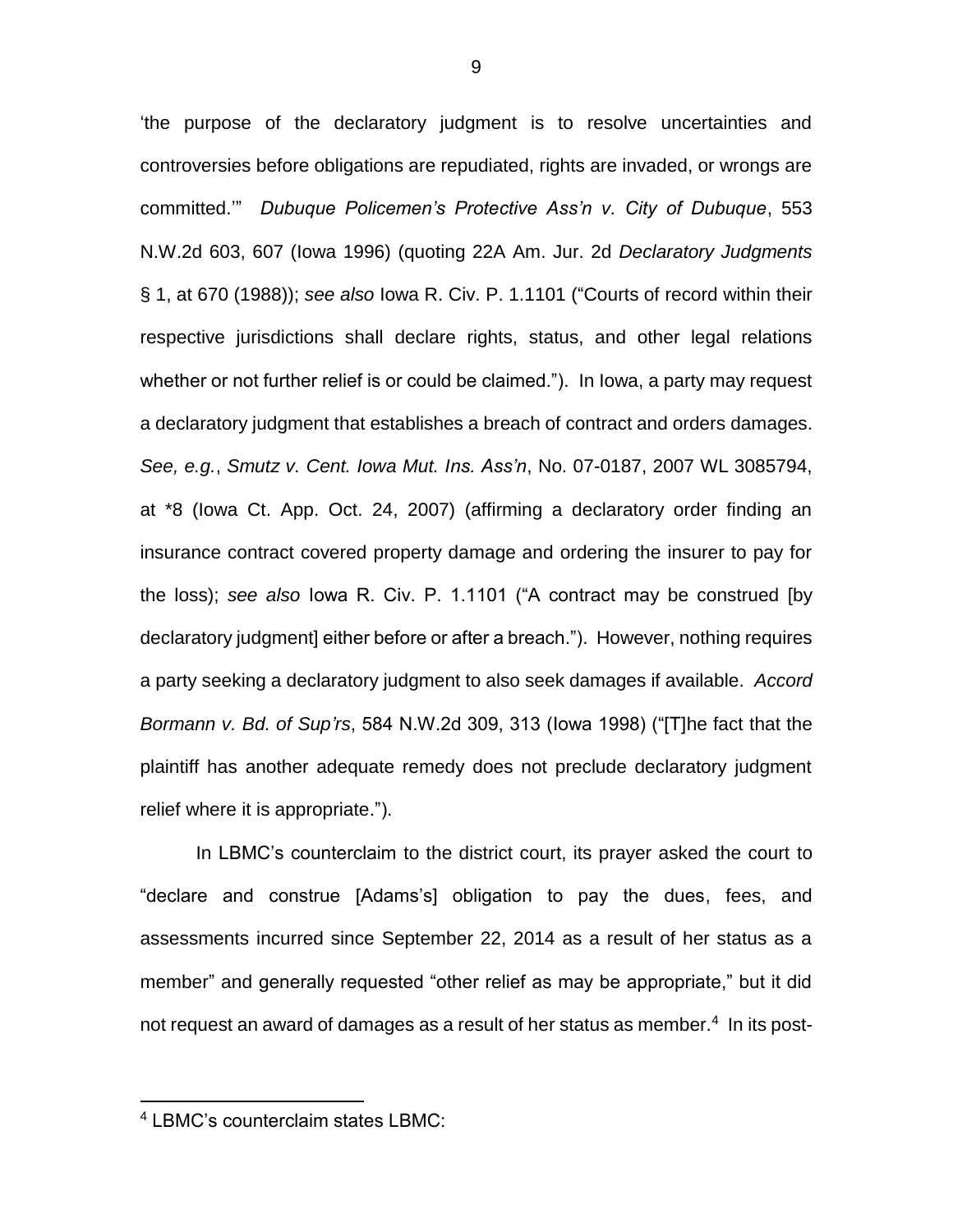trial brief, Adams asserted LBMC "is not making a claim for damages on the Membership Agreement in this lawsuit," noting the prayer only asserts "a right hereafter to sue for past or future damages." Accordingly, the district court's declaratory judgment language does not address any amount Adams currently owes as damages, merely stating Adams is "obligated to pay dues, assessments, fees late charges, interest and bank service fees, assessed by" LBMC.<sup>5</sup>

<sup>5</sup> The district court's declaratory judgment language states in full:

 $\overline{a}$ 

Plaintiff, Nicole Adams, is hereby adjudged to be a member of [LBMC] and has been a member since September 22, 2014. As such, Nicole Adams is entitled to exercise all of the rights and privileges of a member under the articles of incorporation and bylaws of [LBMC], subject to the terms and conditions of those articles and bylaws, including terms and conditions which limit or restrict a member's right to vote or use LBMC property for nonpayment of financial obligations.

Nicole Adams is further obligated to pay dues, assessments, fees, late charges, interest and bank service fees, assessed by [LBMC] upon members consistent with its articles of corporation and bylaws including any restrictions imposed upon a member's right to vote at corporate meetings or use corporate property for failure to timely pay dues, assessments and fees when due.

If Nicole Adams resigns her membership in [LBMC], she will continue to be obligated for financial obligations to the corporation as provided in Iowa Code section 504.621(2). These financial obligations include all financial obligations imposed upon member[s]

prays that the Court declare and construe Plaintiff's status as a member of the Defendant; declare and construe Plaintiff's obligation to pay the dues, fees, and assessments incurred since September 22, 2014 as a result of her status as a member of the Defendant; reserve jurisdiction to award supplementary relief in the event the Plaintiff violates the terms of the Defendant's Membership Agreement and By-laws after its construction by the Court; that the Court adjudge that Defendant have a right hereafter to sue for past or future damages for the Plaintiff's violation of the terms of the Defendant's Membership Agreement as herein construed; or in the alternative, if the Court determines the Plaintiff is not a member, declare and construe the Defendant's obligation to continue to provide services to the Plaintiff and/or make its amenities available to the Plaintiff; and for such other relief as may be appropriate to adjudge and declare the rights of the parties.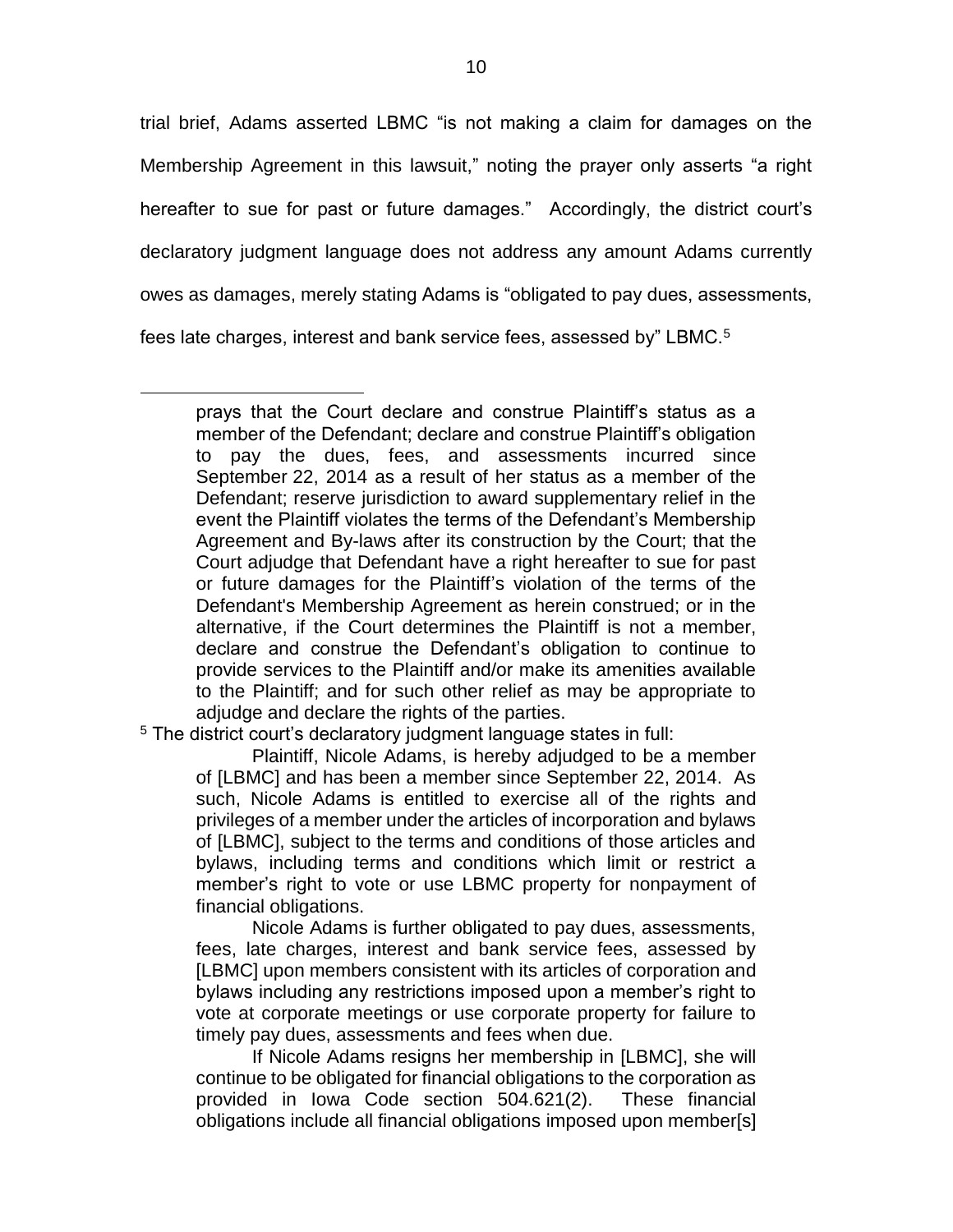Because LBMC did not request damages under the Agreement in its counterclaim and failed to prove the assessments were properly approved, we find no error in the court's ultimate decision to not address the amount of assessments owed in the declaratory judgment.<sup>6</sup> Accordingly, we view the court's discussion of the assessments as nonbinding dictum—possibly to emphasize any damages awarded were not owing under the Agreement—that finds LBMC did not prove the amount of the assessments Adams owed solely for purposes of the declaratory judgment proceeding. As a result, the declaratory judgment only establishes Adams owes any assessments properly approved since September 22, 2014. The declaratory judgment does not establish the amount of the assessments, nor does the declaratory judgment establish the assessments were or were not properly approved. LBMC is free, in a future proceeding, to assert breach of contract or other claims arising from the Agreement that have not been previously pled.

# **V. Unjust Enrichment**

 $\overline{a}$ 

"A claim for unjust enrichment 'arises from the equitable principle that one shall not be permitted to unjustly enrich oneself by receiving property or benefits without making compensation therefor.'" *Legg v. W. Bank*, 873 N.W.2d 763, 771 (Iowa 2016) (quoting *Ahrendsen ex rel. Ahrendsen v. Iowa Dep't of Human Servs.*,

of the corporation, including fees, assessments, dues, late charges, interest and bank service fees assessed by [LBMC] upon members consistent with its articles of incorporation and bylaws.

<sup>&</sup>lt;sup>6</sup> To the extent LBMC argues the court erred by finding it failed to prove the assessments were properly approved, we find no error in the court's decision that the president's testimony alone was insufficient to prove the assessments. *See State v. Thornton*, 498 N.W.2d 670, 673 (Iowa 1993) ("The jury is free to believe or disbelieve any testimony as it chooses and to give weight to the evidence as in its judgment such evidence should receive.").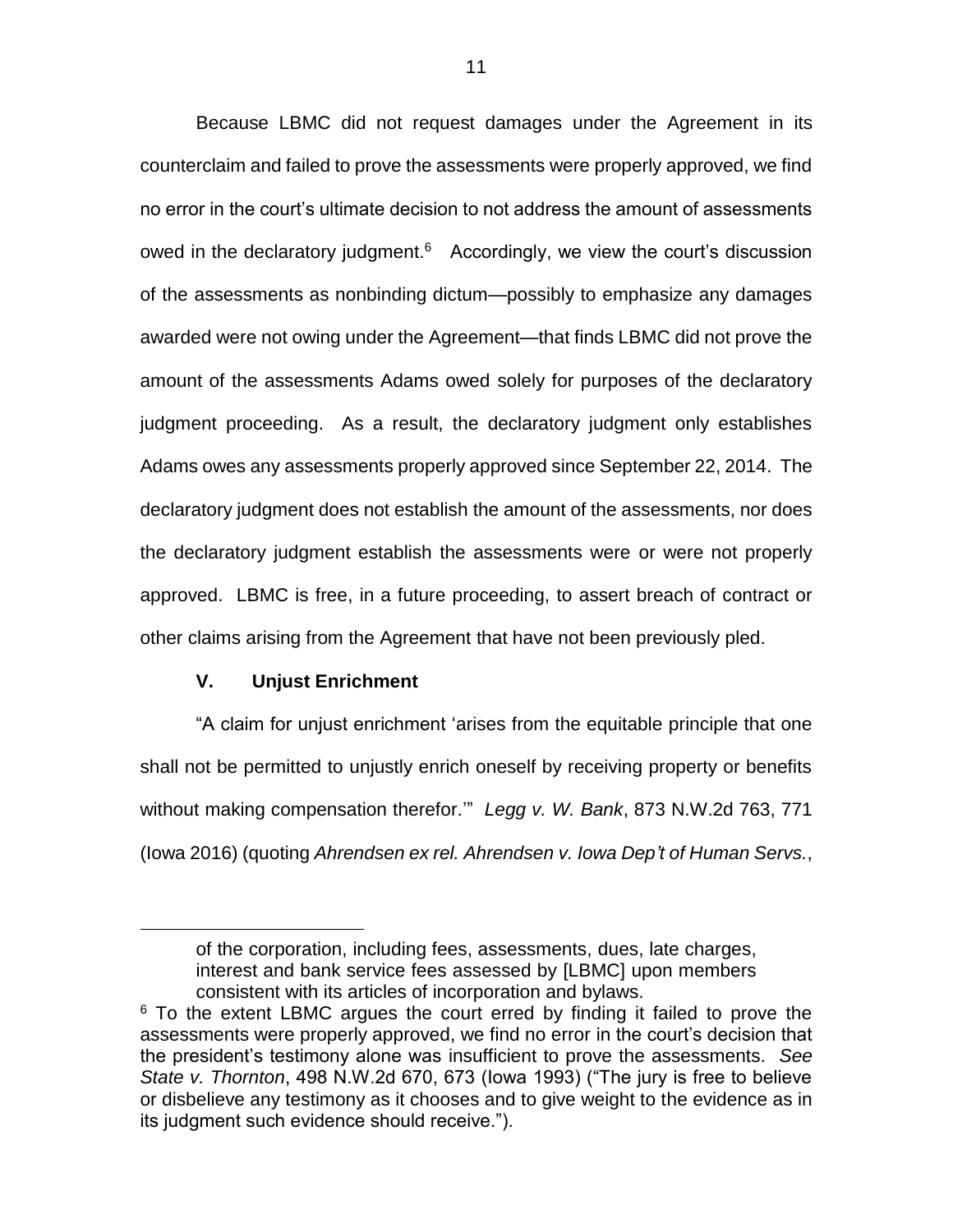613 N.W.2d 674, 679 (Iowa 2000)). "Unjust enrichment exists when (1) one party is enriched (2) at the expense of the other, and (3) it would be unjust under the circumstances for the enriched party to retain the benefit." *MidWestOne Bank v. Heartland Co-op*, 941 N.W.2d 876, 886 (Iowa 2020).

LBMC's unjust-enrichment claims rest on the proposition Adams was unjustly enriched by using LBMC's amenities without paying for them like other property owners in the Diamondhead Lake neighborhood. Adams advances several arguments, but we find the existence of the Agreement is dispositive. "[A]n express contract and an implied contract cannot exist with respect to the same subject matter." *Kunde v. Estate of Bowman*, 920 N.W.2d 803, 807 (Iowa 2018). The Agreement is an express contract for LBMC to collect assessments from Adams in order to recover the cost of amenities. LBMC cannot rely on unjust enrichment when it failed to satisfy the conditions precedent for recovering from Adams under its express contract with her. *See id*. LBMC cites a case where a neighborhood cooperative successfully claimed unjust enrichment to recover the cost of amenities from non-paying property owners, but the property owners there had no contract with the cooperative. *See Okoboji Camp Owners Co-op. v. Carlson*, 578 N.W.2d 652, 654 (Iowa 1998). Even if an express contract between LBMC and Adams did not exist due to the unrecorded Agreement, the equities do not support unjust enrichment where LBMC was entirely at fault for failing to record the Agreement that would have obligated Adams to pay the assessments. S*ee SDG Macerich Properties, L.P. v. Stanek Inc.*, 648 N.W.2d 581, 583 (Iowa 2002) ("Equity aids the vigilant, not those who forget to perform a legal duty."); *SDG Macerich*, 648 N.W.2d at 589 ("We hold equitable relief is not available for a